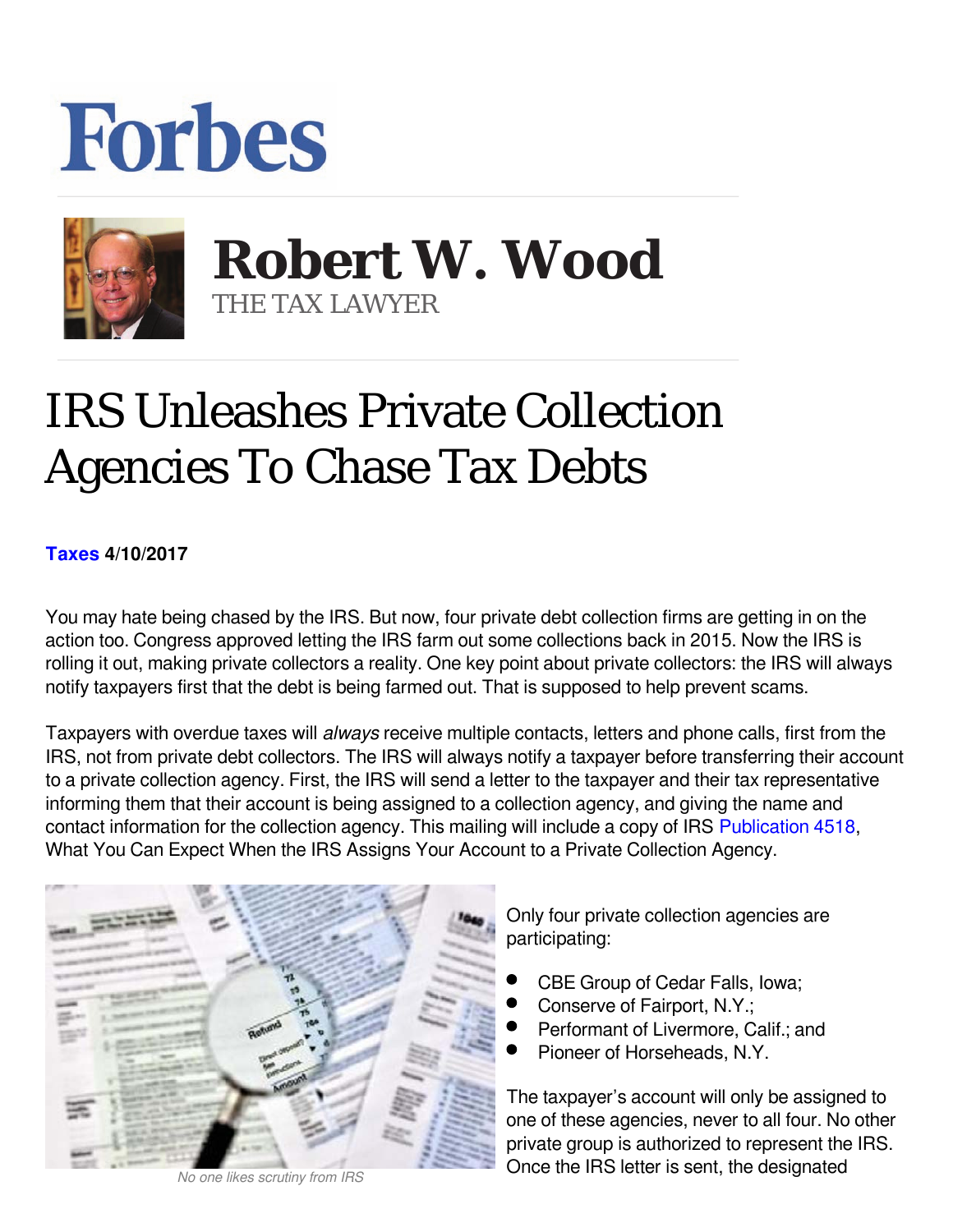## private collector will send its own letter to the

taxpayer and their representative confirming the account transfer. To protect the taxpayer's privacy and security, both the IRS letter and the collection firm's letter will contain information that will help taxpayers identify the tax amount owed, and assure taxpayers that future collection agency calls they may receive are legitimate.

The private collectors will be able to identify themselves as contractors of the IRS collecting taxes. Employees of these collection agencies must follow the provisions of the Fair Debt Collection Practices Act, and like IRS employees, must be courteous and must respect taxpayer rights. The private firms are authorized to discuss payment options, including setting up payment agreements with taxpayers. But as with cases assigned to IRS employees, any tax payment must be made, either electronically or by check, to the IRS.

A payment should never be sent to the private firm or anyone besides the IRS or the U.S. Treasury. Checks should only be made payable to the United States Treasury. Private firms are not authorized to take enforcement actions against taxpayers. Only IRS employees can take these actions, such as filing a notice of Federal Tax Lien or issuing a levy. To learn more about the new private debt collection program, visit the [Private Debt Collection](http://links.govdelivery.com:80/track?type=click&enid=ZWFzPTEmbWFpbGluZ2lkPTIwMTcwNDA0LjcxOTExMzIxJm1lc3NhZ2VpZD1NREItUFJELUJVTC0yMDE3MDQwNC43MTkxMTMyMSZkYXRhYmFzZWlkPTEwMDEmc2VyaWFsPTE3MTMxNDI3JmVtYWlsaWQ9d29vZEB3b29kbGxwLmNvbSZ1c2VyaWQ9d29vZEB3b29kbGxwLmNvbSZmbD0mZXh0cmE9TXVsdGl2YXJpYXRlSWQ9JiYm&&&129&&&https://www.irs.gov/businesses/small-businesses-self-employed/private-debt-collection) page on IRS.gov.

The IRS reminds taxpayers to be on the lookout for scammers *posing* as private collection firms. Remember, these private collection firms will only be calling about a tax debt the person has had – and has been aware of – for years and had been contacted about previously in the past by the IRS. If taxpayers are unsure if they have an unpaid tax debt from a previous year – which is what the private collection firms will handle – they can go to IRS.gov and check their account balance: [www.irs.gov/balancedue.](http://links.govdelivery.com:80/track?type=click&enid=ZWFzPTEmbWFpbGluZ2lkPTIwMTcwNDA0LjcxOTExMzIxJm1lc3NhZ2VpZD1NREItUFJELUJVTC0yMDE3MDQwNC43MTkxMTMyMSZkYXRhYmFzZWlkPTEwMDEmc2VyaWFsPTE3MTMxNDI3JmVtYWlsaWQ9d29vZEB3b29kbGxwLmNvbSZ1c2VyaWQ9d29vZEB3b29kbGxwLmNvbSZmbD0mZXh0cmE9TXVsdGl2YXJpYXRlSWQ9JiYm&&&130&&&http://www.irs.gov/balancedue) If the account balance says zero, nothing is due, so you shouldn't be getting a contact from the IRS or the private firm.

The IRS warns taxpayers to beware of scammers pretending to be from the IRS or an IRS contractor. Here are some things the scammers often do but the IRS and its contractors will never do:

- $\bullet$ Call to demand immediate payment using a specific payment method such as a prepaid debit card, gift card or wire transfer. Generally, the IRS will first mail a bill to any taxpayer who owes taxes, and if a case is assigned to a PCA, both the IRS and the authorized collection agency will send the taxpayer a letter. Payment will always be to the United States Treasury.
- Threaten to immediately bring in local police or other law-enforcement groups to have the taxpayer arrested for not paying.
- Demand that taxes be paid without giving the taxpayer the opportunity to question or appeal the amount owed.
- Ask for credit or debit card numbers over the phone. For more information, visit the "[Tax Scams](http://links.govdelivery.com:80/track?type=click&enid=ZWFzPTEmbWFpbGluZ2lkPTIwMTcwNDA0LjcxOTExMzIxJm1lc3NhZ2VpZD1NREItUFJELUJVTC0yMDE3MDQwNC43MTkxMTMyMSZkYXRhYmFzZWlkPTEwMDEmc2VyaWFsPTE3MTMxNDI3JmVtYWlsaWQ9d29vZEB3b29kbGxwLmNvbSZ1c2VyaWQ9d29vZEB3b29kbGxwLmNvbSZmbD0mZXh0cmE9TXVsdGl2YXJpYXRlSWQ9JiYm&&&131&&&https://www.irs.gov/uac/tax-scams-consumer-alerts)" [and Consumer Alerts](http://links.govdelivery.com:80/track?type=click&enid=ZWFzPTEmbWFpbGluZ2lkPTIwMTcwNDA0LjcxOTExMzIxJm1lc3NhZ2VpZD1NREItUFJELUJVTC0yMDE3MDQwNC43MTkxMTMyMSZkYXRhYmFzZWlkPTEwMDEmc2VyaWFsPTE3MTMxNDI3JmVtYWlsaWQ9d29vZEB3b29kbGxwLmNvbSZ1c2VyaWQ9d29vZEB3b29kbGxwLmNvbSZmbD0mZXh0cmE9TXVsdGl2YXJpYXRlSWQ9JiYm&&&131&&&https://www.irs.gov/uac/tax-scams-consumer-alerts)" page on IRS.gov.

The IRS encourages taxpayers behind on their tax obligations to come forward, and either pay what they owe or set up a suitable payment plan. This means there's no need to wait for a phone call or letter from the IRS or any of its contractors. Taxpayers may qualify for one of several payment options. For example, consider setting up a payment agreement with the IRS. Those who owe \$50,000 or less in combined tax, penalties and interest can use the [Online Payment Agreement](http://links.govdelivery.com:80/track?type=click&enid=ZWFzPTEmbWFpbGluZ2lkPTIwMTcwNDA0LjcxOTExMzIxJm1lc3NhZ2VpZD1NREItUFJELUJVTC0yMDE3MDQwNC43MTkxMTMyMSZkYXRhYmFzZWlkPTEwMDEmc2VyaWFsPTE3MTMxNDI3JmVtYWlsaWQ9d29vZEB3b29kbGxwLmNvbSZ1c2VyaWQ9d29vZEB3b29kbGxwLmNvbSZmbD0mZXh0cmE9TXVsdGl2YXJpYXRlSWQ9JiYm&&&132&&&https://www.irs.gov/individuals/online-payment-agreement-application) to set up a monthly payment agreement for up to 72 months. Taxpayers can choose this option even if they have not yet received a bill or notice from the IRS. With the Online Payment Agreement, no paperwork is required, there is no need to call, write or visit the IRS and qualified taxpayers can avoid the filing of a Notice of Federal Tax Lien if one was not previously filed. Alternatively, taxpayers can request a payment agreement by filing [Form 9465](http://links.govdelivery.com:80/track?type=click&enid=ZWFzPTEmbWFpbGluZ2lkPTIwMTcwNDA0LjcxOTExMzIxJm1lc3NhZ2VpZD1NREItUFJELUJVTC0yMDE3MDQwNC43MTkxMTMyMSZkYXRhYmFzZWlkPTEwMDEmc2VyaWFsPTE3MTMxNDI3JmVtYWlsaWQ9d29vZEB3b29kbGxwLmNvbSZ1c2VyaWQ9d29vZEB3b29kbGxwLmNvbSZmbD0mZXh0cmE9TXVsdGl2YXJpYXRlSWQ9JiYm&&&133&&&https://www.irs.gov/uac/about-form-9465). This form can be downloaded from IRS.gov and mailed along with a tax return, bill or notice.